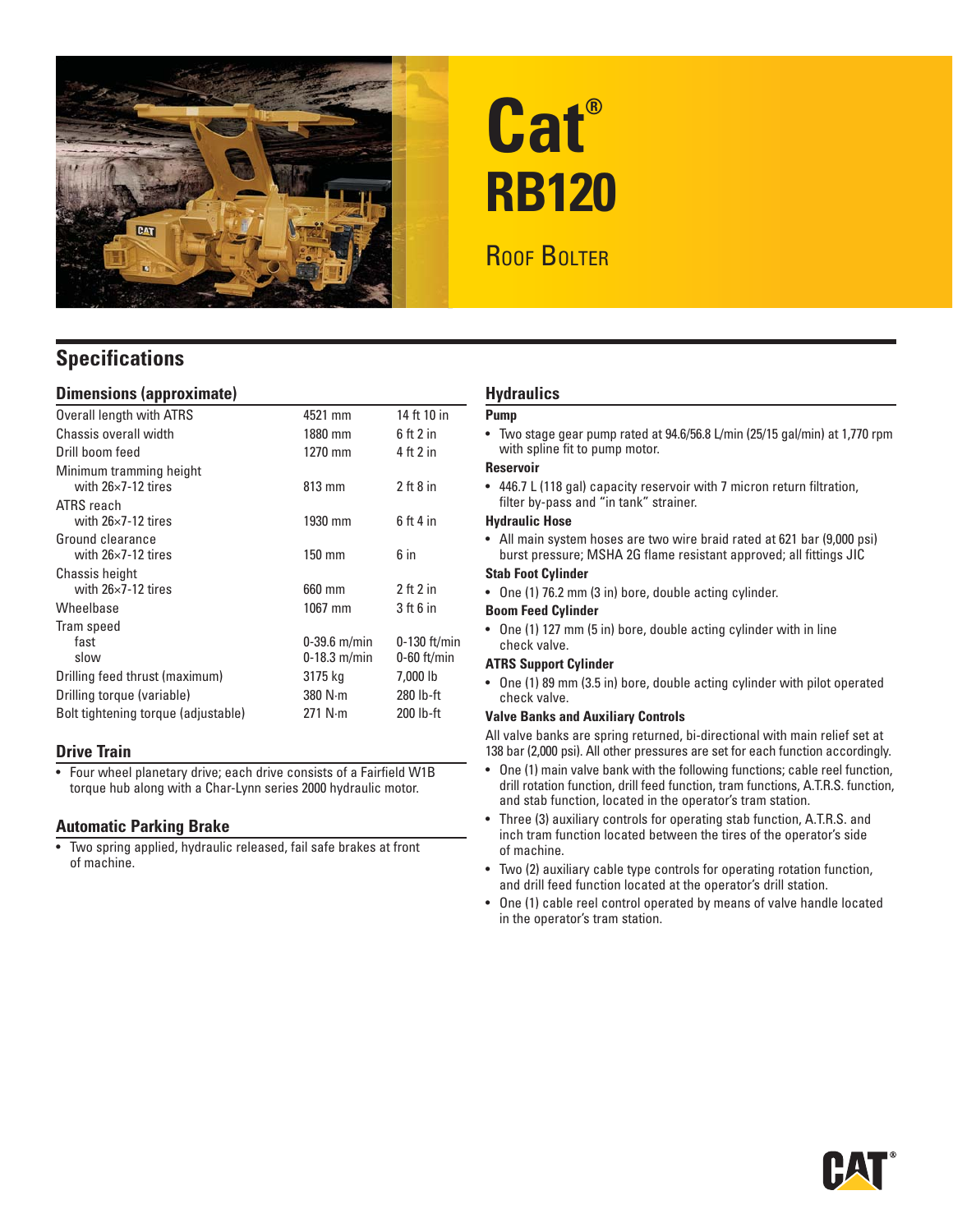# **RB120 Roof Bolter**

#### **Electrical**

#### **Start**

• Two (2) push buttons located at tram and drill station.

#### **Stop**

• Three (3) tape switch (panic strip) at tram station, drill station and drill positioning controls that de-energize electrical system and applies automatic brake.

# **Controller**

Size 3 electro-mechanical starter with heater strips, 1.5 kVA transformer and 100 amp circuit breaker.

# **Fire Suppression**

• Four point, 9.1 kg (20 lb) tank, multi-purpose, ABC dry chemical fire suppression system manually actuated from operator's compartment and drill station area.

# **ATRS (H-type)**

• 1930 mm (6 ft 4 in) reach H-type Design; one primary ATRS cylinder is required for this reach.

#### **Frame**

• Low profile rigid frame. The frame design is a box structure type for a light weight, high strength frame assembly.

# **Operator's Drill Station Area**

- Drill boom feed function control.
- Drill rotation function control.
- Tool supply area on boom for drill steel, drill bits, bolts, resin, etc.

#### **Mid-Machine Area (between tires)**

- ATRS support function control.
- Inch tram function controls.
- Stab foot function control.

# **Tram Station Area**

- Cable reel function control.
- Full tram function controls.
- Manually adjustable tram canopy.
- Two pressure gauges.

# **Dust System Blowers**

• Guyan 3300 series blower rated 56 CFM at 12 in Hg, variable.

#### **Blower Drive**

• Belt driven; vacuum blower is directly driven from a hydraulic motor by means of sheaves and "v" belts.

# **Dust Box**

• Donaldson style dust collector box with internal separator, cyclone and filter.

# **Tire/Wheels**

• Four 26×7-12 Solid Rubber Tires – 26 in maximum form diameter, tires mounted on formed rim assemblies.

#### **Cable Reel**

• 457 mm (18 in) diameter for  $\#4/3C$  Round Cable - 83.8 mm (275 ft) capacity reel for #4/3C, GGC round trailing cable. Unit is supplied with 7.6 m (25 ft) of recommended cable.

# **Lighting System**

• Ocenco Incandescent Lighting – with one headlight on front and rear.

# **Drill Station Canopy**

• Drill Station Canopy – Attached to A.T.R.S. support arm for operator coverage at drilling controls.

#### **Voltage**

• 440 Volt AC Electrical System – pump motor rated at 29.8 kW (40 hp) for one hour at 1,770 rpm; MSHA totally enclosed explosion proof; non-ventilated cooling; foot mounted; splined insert for direct mounted pump and 440 volt AC heater strip.

#### **Manuals**

• Two parts manuals.

#### **Miscellaneous**

• Seven (7) oil sampling kits.

#### **Accessories**

• Extra Parts Manual.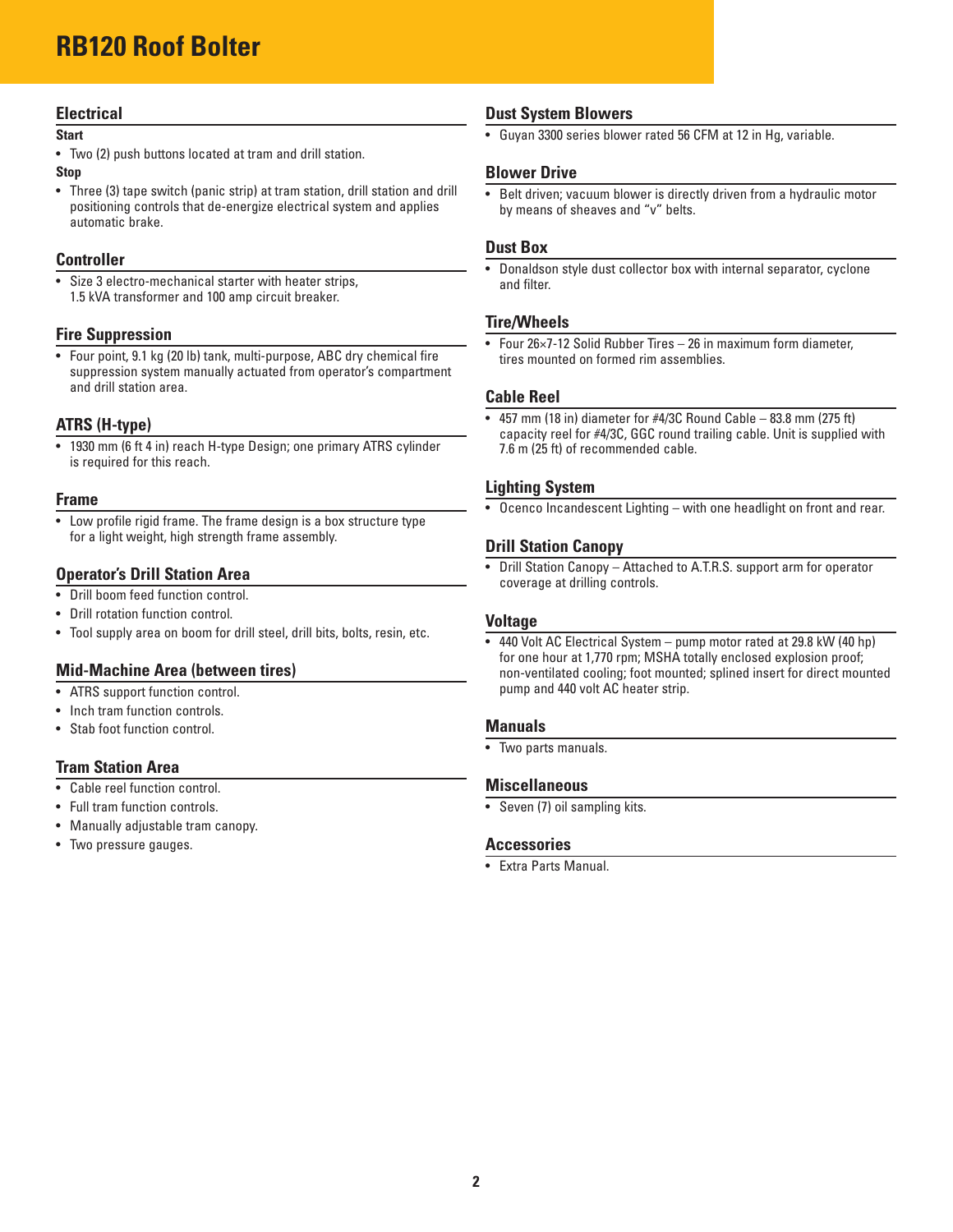

# **Dimensions** (All dimensions are approximate.)

|                                | $150$ mm $(6)$ in)<br><b>Ground Clearance</b> |             | $200 \text{ mm} (8 \text{ in})$<br><b>Ground Clearance</b> |             | $250 \text{ mm} (10 \text{ in})$<br><b>Ground Clearance</b> |             | $300 \text{ mm} (12 \text{ in})$<br><b>Ground Clearance</b> |               |
|--------------------------------|-----------------------------------------------|-------------|------------------------------------------------------------|-------------|-------------------------------------------------------------|-------------|-------------------------------------------------------------|---------------|
| 1 Overall Length with ATRS     | 4521 mm                                       | 14 ft 10 in | 4521 mm                                                    | 14 ft 10 in | 4521 mm                                                     | 14 ft 10 in | 4521 mm                                                     | 14 ft 10 in   |
| <b>2</b> Chassis Overall Width | 1880 mm                                       | $6$ ft 2 in | 1880 mm                                                    | $6$ ft 2 in | 1880 mm                                                     | $6$ ft 2 in | 1880 mm                                                     | $6$ ft $2$ in |
| <b>3</b> Ground Clearance      | 150 mm                                        | 6 in        | $200$ mm                                                   | 8 in        | $250$ mm                                                    | 10 in       | 300 mm                                                      | 12 in         |
| 4 Cover Height                 | 690 mm                                        | $27$ in     | 740 mm                                                     | $29$ in     | 790 mm                                                      | $31$ in     | 840 mm                                                      | 33 in         |
| 5 Canopy Height                | 1140 mm                                       | 45 in       | 1190 mm                                                    | 47 in       | 1240 mm                                                     | 49 in       | 1290 mm                                                     | 51 in         |
| <b>6</b> Drilling Height       | 1550 mm                                       | $61$ in     | 1600 mm                                                    | 63 in       | 1650 mm                                                     | 65 in       | 1700 mm                                                     | 67 in         |
| 7 Safety Arm Height            | 1950 mm                                       | 77 in       | 2000 mm                                                    | 79 in       | 2050 mm                                                     | 81 in       | 2100 mm                                                     | 83 in         |